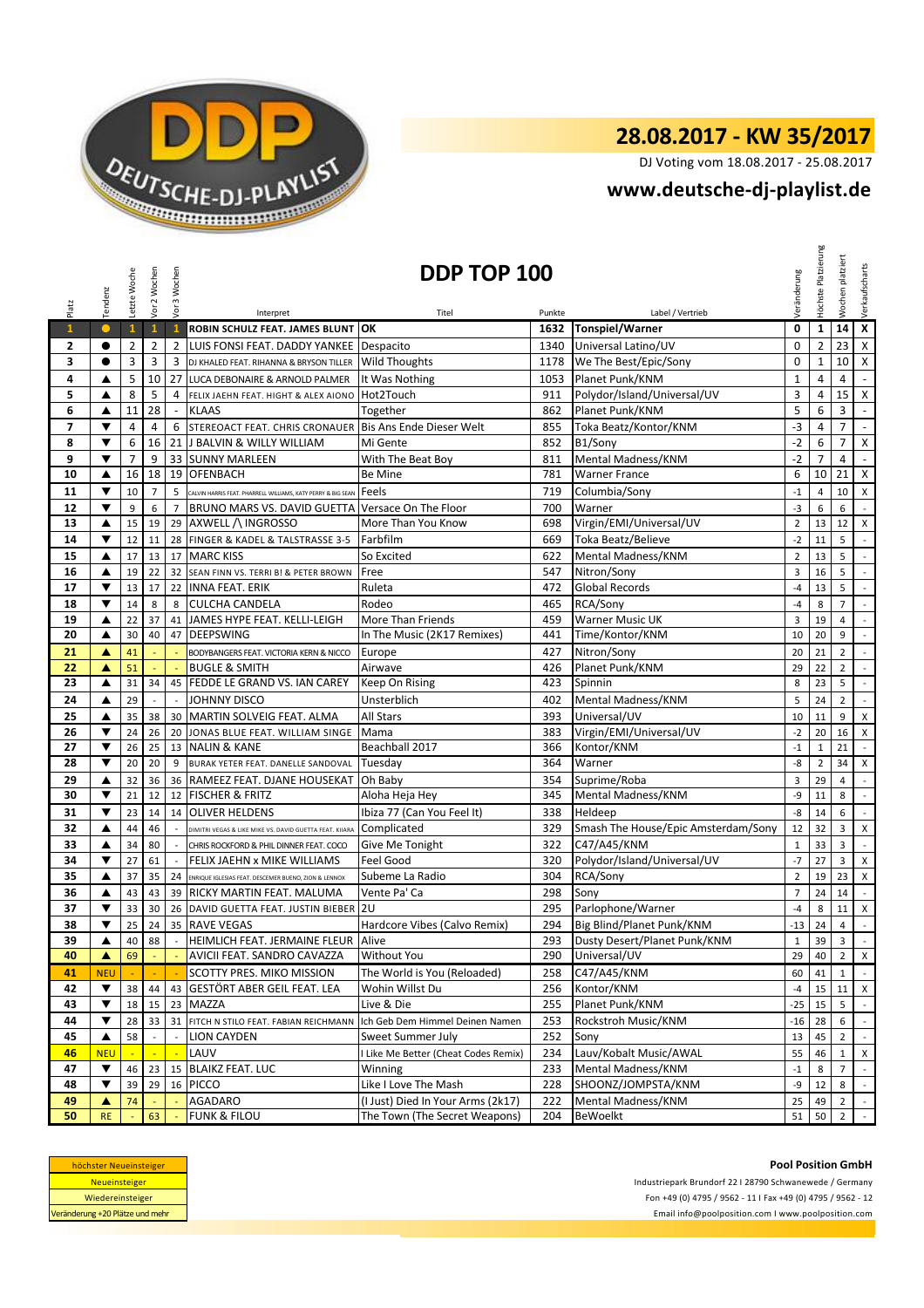

DJ Voting vom 18.08.2017 - 25.08.2017

## **<www.deutsche-dj-playlist.de>**

|            | Tendenz              | Letzte Woche             | /or 2 Wochen             | Vor 3 Wochen                | DDP TOP 100                                                        |                                                     |        | Veränderung                              | Höchste Platzierung | platziert<br>Wochen | Verkaufscharts |                             |
|------------|----------------------|--------------------------|--------------------------|-----------------------------|--------------------------------------------------------------------|-----------------------------------------------------|--------|------------------------------------------|---------------------|---------------------|----------------|-----------------------------|
| Platz      |                      |                          |                          |                             | Interpret                                                          | Titel                                               | Punkte | Label / Vertrieb                         |                     |                     |                |                             |
| 51         | $\blacktriangledown$ | 49                       | 39                       |                             | 53 RITA ORA                                                        | <b>Your Song</b>                                    | 200    | Atlantic/Warner                          | $-2$                | 39                  | 6              | X                           |
| 52         | <b>NEU</b>           |                          |                          |                             | <b>BROOKLYN BOUNCE</b>                                             | The Theme (Of Progressive Attack) (KC Remix)        | 190    | Mental Madness/KNM                       | 49                  | 52                  | $\mathbf{1}$   | $\mathbb{L}$                |
| 53         | <b>RE</b>            | $\overline{\phantom{a}}$ | 72                       | 91                          | <b>EDX</b>                                                         | Bloom                                               | 180    | Kontor/KNM                               | 48                  | 53                  | 3              | $\blacksquare$              |
| 54         | ▲                    | 99                       |                          |                             | PURPLE DISCO MACHINE FEAT. JOE KILLINGTON & DUANE HARDEN           | Devil In Me                                         | 178    | Sweat It Out!/Believe                    | 45                  | 54                  | $\overline{2}$ | $\sim$                      |
| 55         | ▼                    | 47                       | 41                       | 25                          | PULSEDRIVER & ROCCO                                                | <b>Celebrate The Classics</b>                       | 175    | You Love Dance Classics/Planet Punk/KNM  | -8                  | 25                  | 5              | $\mathbb{Z}^{\mathbb{Z}}$   |
| 56         | ▼                    | 54                       |                          |                             | DJ ANTOINE & DIZKODUDE FEAT. SIBBYL                                | I Love Your Smile                                   | 166    | Houseworks/Global Productions/Kontor/KNM | $-2$                | 54                  | $\overline{2}$ | $\sim$                      |
| 57         | ▲                    | 72                       |                          |                             | DANIEL MERANO FEAT. MARIUS GRÖH                                    | <b>Endlich Sommer</b>                               | 164    | Pulsive/Pulsive Media/KNM                | 15                  | 57                  | $\overline{2}$ | $\overline{\phantom{a}}$    |
| 58         | A                    | 86                       | 53                       | 51                          | <b>BAKERMAT FEAT. KIESZA</b>                                       | Don't Want You Back                                 | 160    | B1/Sony                                  | 28                  | 20                  | 12             | $\mathbb{Z}^{\mathbb{Z}}$   |
| 59         | <b>NEU</b>           |                          |                          |                             | HIGHEFFECT VS. R.I.C.K. FEAT. DANIEL V.                            | Cruel Summer                                        | 159    | Pulsive/Pulsive Media/KNM                | 42                  | 59                  | $\mathbf{1}$   | $\blacksquare$              |
| 60         | $\blacktriangle$     | 75                       | $\overline{\phantom{a}}$ |                             | R.I.O. & VENGABOYS                                                 | The Sign                                            | 158    | Kontor/KNM                               | 15                  | 60                  | $\overline{2}$ | $\mathcal{A}$               |
| 61         | <b>NEU</b>           |                          | ÷                        | ÷.                          | MARIO LOPEZ FEAT. PIT BAILAY                                       | Gotta Be Free                                       | 155    | Fairlight/A45/KNM                        | 40                  | 61                  | $\mathbf{1}$   | $\sim$                      |
| 62         | ▲                    | 93                       | $\blacksquare$           | ÷,                          | FÜNF STERNE DELUXE                                                 | Moin Bumm Tschack                                   | 154    | Warner                                   | 31                  | 62                  | $\overline{2}$ | $\mathcal{L}_{\mathcal{A}}$ |
| 63         | ▼                    | 53                       | 50                       |                             | 52 DISCIPLES                                                       | On My Mind                                          | 153    | Parlophone UK/Warner                     | $-10$               | 9                   | 11             | $\overline{\phantom{a}}$    |
| 64         | ▼                    | 36                       | 21                       | 11                          | <b>NILS VAN ZANDT</b>                                              | Luvstruck                                           | 152    | Planet Punk/KNM                          | $-28$               | 9                   | $\overline{7}$ | $\mathbb{L}$                |
| 65         | ▼                    | 55                       | 64                       |                             | 44 HUGEL                                                           | Baby                                                | 151    | Warner                                   | $-10$               | 44                  | 5              | $\mathcal{L}$               |
| 66         | ▼                    | 42                       | 31                       |                             | 34 JANE VOGUE                                                      | Crazy                                               | 148    | C47/A 45/KNM                             | $-24$               | 31                  | 5              | $\mathbb{Z}^{\mathbb{Z}}$   |
| 67         | ▼                    | 59                       | ÷,                       |                             | KUNGS FEAT. OLLY MURS & COELY                                      | More Mess                                           | 147    | Kung Music/Barclay/Universal/UV          | -8                  | 59                  | $\overline{2}$ | $\sim$                      |
| 68         | <b>NEU</b>           |                          |                          |                             | <b>LYRE LE TEMPS</b>                                               | Party Raiser                                        | 146    | <b>ZYX</b>                               | 33                  | 68                  | $\mathbf 1$    | $\sim$                      |
| 69         | ▼                    | 48                       | 27                       | 18                          | <b>INSANE &amp; STONE</b>                                          | Day By Day                                          | 145    | Planet Punk/KNM                          | $-21$               | 17                  | 6              | $\blacksquare$              |
| 70         | ▼                    | 56                       | 47                       |                             | 54 SHUGGA                                                          | Sommerregen                                         | 144    | Toka Beatz/Believe                       | $-14$               | 37                  | 6              | $\sim$                      |
| 71         | ▲                    | 84                       | $\overline{\phantom{a}}$ | $\overline{a}$              | <b>NEO &amp; SMITH</b>                                             | Come On                                             | 142    | Groove Gold/Central Stage Of Music/KNM   | 13                  | 71                  | $\overline{2}$ | $\sim$                      |
| 72         | ▼                    | 60                       | $\overline{\phantom{a}}$ | $\mathcal{L}_{\mathcal{A}}$ | NEELIX FEAT. THE GARDENER & THE TREE                               | Waterfall                                           | 141    | Kontor/KNM                               | $-12$               | 60                  | $\overline{2}$ | $\mathbb{Z}^2$              |
| 73         | <b>NEU</b>           |                          |                          |                             | <b>MILK &amp; SUGAR</b>                                            | Summertime                                          | 140    | Milk & Sugar/Future Music/Warner         | 28                  | 73                  | $\mathbf{1}$   | $\mathbb{Z}^+$              |
| 74         | ▼                    | 62                       | 78                       | $\mathcal{L}_{\mathcal{A}}$ | ATB FEAT. HALIENE                                                  | Pages                                               | 139    | Kontor/KNM                               | $-12$               | 62                  | 3              | $\mathcal{L}_{\mathcal{A}}$ |
| 75         | $\blacktriangledown$ | 45                       | 32                       | 10                          | ANDREW SPENCER & ABEL ROMEZ FEAT. JAMES STEFANO                    | Don't Hold Back                                     | 137    | Mental Madness/KNM                       | $-30$               | $\overline{7}$      | 9              | $\sim$                      |
| 76         | ▲                    | 92                       | 70                       | 65                          | <b>CAMELPHAT &amp; ELDERBROOK</b>                                  | Cola                                                | 134    | Defected                                 | 16                  | 65                  | 4              | $\sim$                      |
| 77         | ▲                    | 100                      |                          |                             | LACUNA                                                             | Celebrate The Summer (DJ Gollum & Empyre One Mixes) | 132    | Pulsive/Pulsive Media/KNM                | 23                  | 77                  | $\overline{2}$ | $\blacksquare$              |
| 78         | ▼                    | 57                       | 54                       |                             | 62 ALLE FARBEN & JANIECK                                           | Little Hollywood                                    | 131    | Synesthesia/Sony                         | $-21$               | 22                  | 19             | X                           |
| 79         | <b>NEU</b>           |                          |                          |                             | <b>DON DIABLO</b>                                                  | Momentum                                            | 126    | Hexagon/Spinnin                          | 22                  | 79                  | $\mathbf{1}$   | $\overline{\phantom{a}}$    |
| 80         | $\blacktriangle$     | 90                       | $\overline{\phantom{a}}$ |                             | ANDY JAY POWELL                                                    | Without You                                         | 125    | <b>Active Sense</b>                      | 10                  | 80                  | $\overline{2}$ | $\mathcal{L}_{\mathcal{A}}$ |
| 81         | <b>NEU</b>           |                          |                          |                             | <b>E-MOTION FEAT. SEAN PAUL</b>                                    | <b>Born Alive</b>                                   | 124    | Big Beef!/Tough Stuff!/KNM               | 20                  | 81                  | $\mathbf{1}$   | $\sim$                      |
| 82         | $\blacktriangle$     | 83                       | 69                       | 71                          | DEEP DOLPHIN FEAT. FRENCH MONTANA & WE ARE TOONZ                   | Power Of The Heart                                  | 123    | Big Beef!/Tough Stuff!/KNM               | $\mathbf 1$         | 69                  | 4              | $\overline{\phantom{a}}$    |
| 83         | <b>NEU</b>           |                          | ÷,                       | ÷.                          | <b>JULIA KAUTZ</b>                                                 | Verliebt In Kurt Cobain                             | 120    | Dream Team/Roba                          | 18                  | 83                  | $\mathbf{1}$   | $\mathcal{L}^{\mathcal{L}}$ |
| 84         | ▼                    | 73                       | 74                       |                             | RENÉ DE LA MONÉ & SLIN PROJECT                                     | Vegas Baby                                          | 118    | Mental Madness/KNM                       | $-11$               | 26                  | 9              | $\sim$                      |
| 85         | ▼                    | 63                       | 59                       |                             | 56 SHAUN BATE & AHSHA                                              | <b>Fancy Things</b>                                 | 115    | Munix/Fine/Sony                          | $-22$               | 47                  | $\overline{7}$ | $\sim$                      |
| 86         | ▼                    | 82                       | 86                       |                             | TWEEZY & TALE & DUTCH FEAT. DAVID LOGA                             | Schatten                                            | 114    | Big Beef!/Tough Stuff!/KNM               | $-4$                | 82                  | 3              | $\overline{\phantom{a}}$    |
| 87         | <b>NEU</b>           | $\overline{\phantom{a}}$ | $\mathbb{Z}$             | $\mathbb{Z}$                | <b>DELTIIMO</b>                                                    | Lazy Summer Days                                    | 113    | Mental Madness/KNM                       | 14                  | 87                  | $\mathbf{1}$   | $\mathcal{L}_{\mathcal{A}}$ |
| 88         | <b>NEU</b>           |                          | $\mathbb{Z}$             | $\mathbb{Z}$                | THE SHRINK RELOADED & PHIL GIAVA FEAT. BRANKO                      | wwbw                                                | 112    | <b>KHB</b>                               | 13                  | 88                  | $\mathbf{1}$   | $\mathbb{Z}^2$              |
| 89         |                      |                          |                          |                             | 79 49 42 DJ ANTOINE                                                | La Vie En Rose                                      | 108    | Houseworks/Global Productions/Kontor/KNM | $-10$               |                     | $4 \quad 16$   | $\sim$                      |
| 90         | $\blacktriangledown$ | 70                       | 75                       | $\blacksquare$              | JASON DERULO FEAT. NICKI MINAJ & TY DOLLA \$IGN                    | Swalla                                              | 106    | Beluga Heights/Warner                    |                     |                     | $-20$ 11 23 X  |                             |
| 91         | ▲                    | 95                       | 85                       |                             | <b>CHARLIE PUTH</b>                                                | Attention                                           | 105    | <b>Artist Partner</b>                    | $\overline{4}$      | 72                  | 5              | $\mathsf{X}$                |
| 92         | ▼                    | 77                       |                          |                             | <b>IMAGINE DRAGONS</b>                                             | Thunder                                             | 104    | Interscope/Universal/UV                  |                     | $-15$ 50            | 8              | X                           |
| 93         | $\blacktriangledown$ | 68                       | 96                       |                             | <b>SERGIO VEROS</b>                                                | <b>Bongos</b>                                       | 102    | Toka Beatz/Believe                       | $-25$               | 68                  | 3              |                             |
| 94         | $\blacktriangledown$ | 88                       | 66                       | 59                          | DJ POLIQUE FEAT. SNOOP DOGG, FOLLOW YOUR INSTINCT & JACOB LUTTRELI | Dimes Only                                          | 101    | Kickson/Monstablokaz/KNM                 | -6                  | 20                  | 11             | $\sim$                      |
| 95         | <b>RE</b>            |                          | 83                       | 78                          | MICAR                                                              | <b>Burden Down</b>                                  | 100    | Kontor/KNM                               | 6                   | 52                  | 11             | X                           |
| 96         | <b>RE</b>            |                          | 99                       |                             | JAX JONES FEAT. DEMI LOVATO & STEFFLON DON                         | Instruction                                         | 99     | Polydor/Island/Universal/UV              | 5                   | 66                  | 6              | X                           |
| 97         | <b>NEU</b>           |                          |                          |                             | <b>EMMANUEL SAYERS</b>                                             | Jumpin'                                             | 98     | Mental Madness/KNM                       | $\overline{4}$      | 97                  | $\mathbf{1}$   | $\mathbb{R}^2$              |
| 98         | $\blacktriangledown$ | 96                       | 76                       | 75                          | <b>ARNOLD PALMER</b>                                               | Get Comfortable                                     | 97     | Kickson/Planet Punk/KNM                  | $-2$                | 6                   | 21             | $\mathcal{L}_{\mathcal{A}}$ |
| 99         | ▼                    | 67                       | 62                       | 37                          | JENNIFER LOPEZ FEAT.GENTE DE ZONA                                  | Ni Tú Ni Yo                                         | 96     | Magnus/Sony Latin/Sony                   | -32                 | 37                  | 6              | $\sim$                      |
| <b>100</b> | <b>NEU</b>           |                          |                          |                             | VIERVIERTELTAKT FEAT. LAURA                                        | <b>Home Calling</b>                                 | 95     | Toka Beatz/Believe                       | $\mathbf{1}$        | 100                 | $\mathbf{1}$   | $\sim$                      |

| höchster Neueinsteiger          |  |  |  |  |  |  |
|---------------------------------|--|--|--|--|--|--|
| <b>Neueinsteiger</b>            |  |  |  |  |  |  |
| Wiedereinsteiger                |  |  |  |  |  |  |
| Veränderung +20 Plätze und mehr |  |  |  |  |  |  |

<Email info@poolposition.com I www.poolposition.com> **Pool Position GmbH** Industriepark Brundorf 22 I 28790 Schwanewede / Germany Fon +49 (0) 4795 / 9562 - 11 I Fax +49 (0) 4795 / 9562 - 12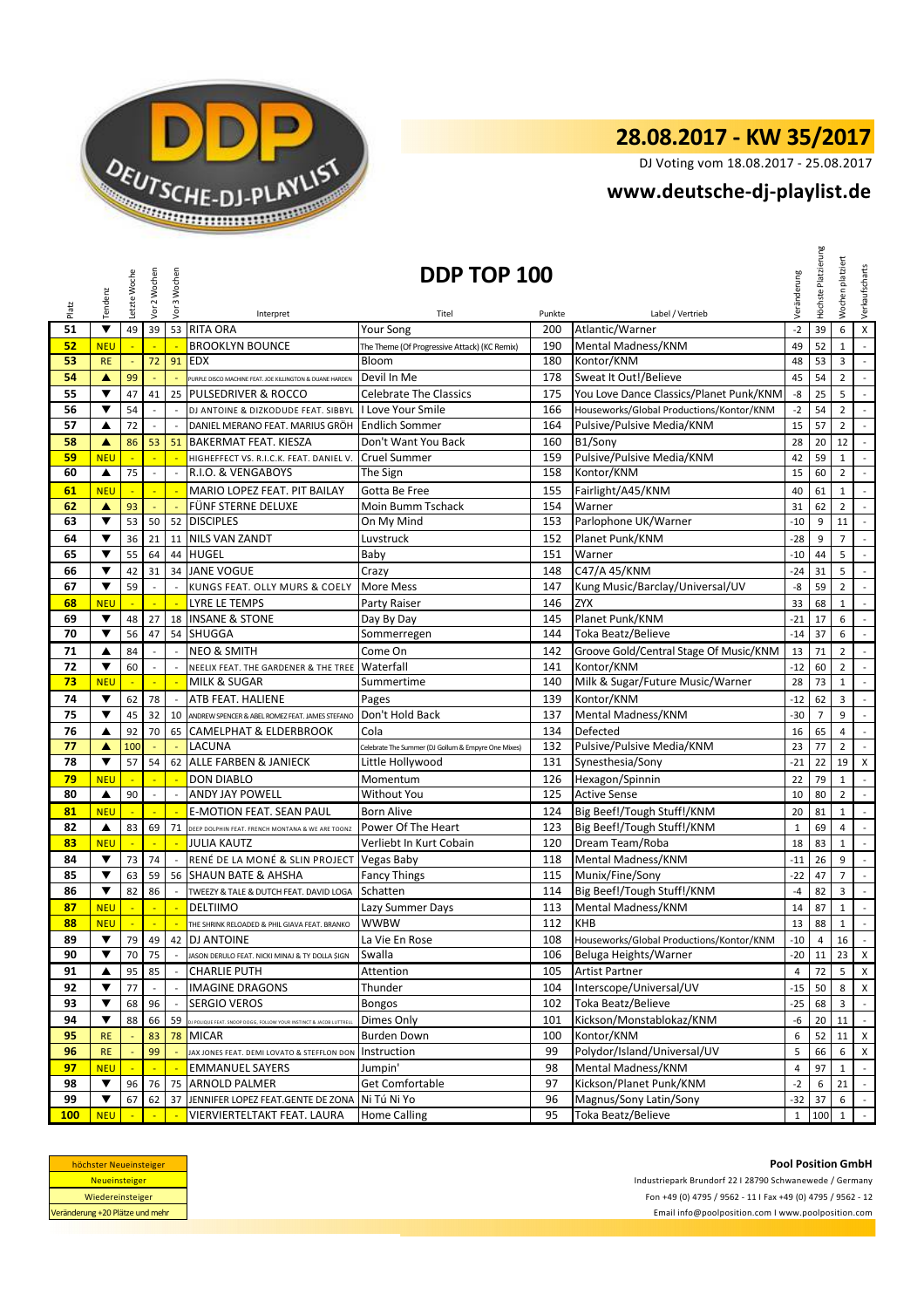

DJ Voting vom 18.08.2017 - 25.08.2017

## **<www.deutsche-dj-playlist.de>**

## **DDP HOT 50**

|              | DUP HUT 50 |                |                          |                |                                                          |                                                  |            |                                                                                                                                            |                |                     |                  |
|--------------|------------|----------------|--------------------------|----------------|----------------------------------------------------------|--------------------------------------------------|------------|--------------------------------------------------------------------------------------------------------------------------------------------|----------------|---------------------|------------------|
|              |            |                |                          |                |                                                          |                                                  |            | Für die DDP HOT 50 werden nur Titel berücksichtigt, die sich bis zum Abschluß der Erhebung nicht in den Verkaufscharts platzieren konnten. |                | Höchste Platzierung | Wochen platziert |
|              |            | Letzte Woche   | Vor 2 Wochen             | 3 Wochen       |                                                          | Die Reihenfolge ergibt sich aus den DDP Top 100. |            |                                                                                                                                            | Veränderung    |                     |                  |
|              | Tendenz    |                |                          |                |                                                          |                                                  |            |                                                                                                                                            |                |                     |                  |
| Platz        |            |                |                          | yor            | Interpret                                                | Titel                                            | Punkte     | Label / Vertrieb                                                                                                                           |                |                     |                  |
| $\mathbf{1}$ |            | 2 <sup>1</sup> | 5 <sup>1</sup>           | 16             | LUCA DEBONAIRE & ARNOLD PALMER                           | <b>It Was Nothing</b>                            | 1053       | <b>Planet Punk/KNM</b>                                                                                                                     | $\mathbf{1}$   | $\mathbf{1}$        | $\overline{4}$   |
| $\mathbf{2}$ | ▲          | 5              | 18                       |                | <b>KLAAS</b>                                             | Together                                         | 862        | Planet Punk/KNM                                                                                                                            | 3              | $\overline{2}$      | 3                |
| 3            | ▼          | $\mathbf{1}$   | $\mathbf{1}$             | 1              | STEREOACT FEAT. CHRIS CRONAUER Bis Ans Ende Dieser Welt  |                                                  | 855        | Toka Beatz/Kontor/KNM                                                                                                                      | $-2$           | $\mathbf{1}$        | $\overline{7}$   |
| 4            | ▼          | 3              | 4                        |                | 20 SUNNY MARLEEN                                         | With The Beat Boy                                | 811        | Mental Madness/KNM                                                                                                                         | $-1$           | 3                   | 4                |
| 5            | ▼          | $\overline{4}$ | $\overline{2}$           | $\overline{2}$ | BRUNO MARS VS. DAVID GUETTA                              | Versace On The Floor                             | 700        | Warner                                                                                                                                     | $-1$           | $\overline{2}$      | 6                |
| 6            | 0          | 6              | 6                        |                | 17 FINGER & KADEL & TALSTRASSE 3-5                       | Farbfilm                                         | 669        | Toka Beatz/Believe                                                                                                                         | $\mathbf 0$    | 6                   | 5                |
| 7            | ▲          | 9              | 8                        | 11             | <b>MARC KISS</b>                                         | So Excited                                       | 622        | Mental Madness/KNM                                                                                                                         | $\overline{2}$ | $\overline{7}$      | 5                |
| 8            | ▲          | 11             | 13                       | 19             | SEAN FINN VS. TERRI B! & PETER BROWN                     | Free                                             | 547        | Nitron/Sony                                                                                                                                | 3              | 8                   | 5                |
| 9            | ▼          | $\overline{7}$ | 11                       | 13             | <b>INNA FEAT. ERIK</b>                                   | Ruleta                                           | 472        | <b>Global Records</b>                                                                                                                      | $-2$           | $\overline{7}$      | 5                |
| 10           | ▼          | 8              | 3                        | 3              | <b>CULCHA CANDELA</b>                                    | Rodeo                                            | 465        | RCA/Sony                                                                                                                                   | $-2$           | 3                   | $\overline{7}$   |
| 11           | ▲          | 13             | 25                       | 28             | JAMES HYPE FEAT. KELLI-LEIGH                             | More Than Friends                                | 459        | Warner Music UK                                                                                                                            | $\mathbf 2$    | 11                  | 4                |
| 12           | ▲          | 19             | 26                       | 33             | <b>DEEPSWING</b>                                         | In The Music (2K17 Remixes)                      | 441        | Time/Kontor/KNM                                                                                                                            | $\overline{7}$ | 12                  | 8                |
| 13           | ▲          | 26             | $\overline{a}$           |                | BODYBANGERS FEAT. VICTORIA KERN & NICCO                  | Europe                                           | 427        | Nitron/Sony                                                                                                                                | 13             | 13                  | $\overline{2}$   |
| 14           | A          | 34             |                          |                | <b>BUGLE &amp; SMITH</b>                                 | Airwave                                          | 426        | Planet Punk/KNM                                                                                                                            | 20             | 14                  | $\overline{2}$   |
| 15           | ▲          | 20             | 23                       |                | 31 FEDDE LE GRAND VS. IAN CAREY                          | Keep On Rising                                   | 423        | Spinnin                                                                                                                                    | 5              | 15                  | 5                |
| 16           | ▲          | 18             | $\overline{\phantom{a}}$ |                | <b>JOHNNY DISCO</b>                                      | Unsterblich                                      | 402        | Mental Madness/KNM                                                                                                                         | $\overline{2}$ | 16                  | $\overline{2}$   |
| 17           | ▼          | 16             | 16                       | $\overline{7}$ | <b>NALIN &amp; KANE</b>                                  | Beachball 2017                                   | 366        | Kontor/KNM                                                                                                                                 | $-1$           | 1                   | 21               |
| 18           | ▲          | 21             | 24                       | 23             | RAMEEZ FEAT. DJANE HOUSEKAT Oh Baby                      |                                                  | 354        | Suprime/Roba                                                                                                                               | 3              | 18                  | $\overline{4}$   |
| 19<br>20     | ▼<br>▼     | 12<br>14       | $\overline{7}$<br>9      | 6<br>8         | <b>FISCHER &amp; FRITZ</b><br><b>OLIVER HELDENS</b>      | Aloha Heja Hey<br>Ibiza 77 (Can You Feel It)     | 345<br>338 | Mental Madness/KNM<br>Heldeep                                                                                                              | $-7$<br>-6     | 6<br>8              | 8<br>6           |
|              |            |                | $\overline{a}$           |                |                                                          |                                                  |            |                                                                                                                                            |                |                     |                  |
| 21<br>22     | ▲          | 22<br>28       |                          |                | CHRIS ROCKFORD & PHIL DINNER FEAT. COCO                  | Give Me Tonight                                  | 322<br>298 | C47/A45/KNM<br>Sony                                                                                                                        | $\mathbf{1}$   | 21                  | $\overline{2}$   |
| 23           | ▲<br>▼     | 15             | 29<br>15                 | 22             | 26 RICKY MARTIN FEAT. MALUMA<br><b>RAVE VEGAS</b>        | Vente Pa' Ca<br>Hardcore Vibes (Calvo Remix)     | 294        | Big Blind/Planet Punk/KNM                                                                                                                  | 6<br>-8        | 15<br>15            | 14<br>4          |
| 24           | ▲          | 25             | $\overline{\phantom{a}}$ |                | HEIMLICH FEAT. JERMAINE FLEUR                            | Alive                                            | 293        | Dusty Desert/Planet Punk/KNM                                                                                                               | $\mathbf{1}$   | 24                  | $\overline{2}$   |
| 25           | <b>NEU</b> |                |                          |                | SCOTTY PRES. MIKO MISSION                                | The World is You (Reloaded)                      | 258        | C47/A45/KNM                                                                                                                                | 26             | 25                  | $\mathbf{1}$     |
| 26           | ▼          | 10             | 10                       |                | 14 MAZZA                                                 | Live & Die                                       | 255        | Planet Punk/KNM                                                                                                                            | $-16$          | 10                  | 5                |
| 27           | ▼          | 17             | 22                       |                | 18 FITCH N STILO FEAT. FABIAN REICHMANN                  | Ich Geb Dem Himmel Deinen Namen                  | 253        | Rockstroh Music/KNM                                                                                                                        | $-10$          | 17                  | 6                |
| 28           | ▲          | 40             | $\sim$                   |                | LION CAYDEN                                              | Sweet Summer July                                | 252        | Sony                                                                                                                                       | 12             | 28                  | $\overline{2}$   |
| 29           | ▲          | 30             | 14                       | 9              | <b>BLAIKZ FEAT. LUC</b>                                  | Winning                                          | 233        | Mental Madness/KNM                                                                                                                         | $\mathbf{1}$   | 3                   | $\overline{7}$   |
| 30           | ▼          | 24             | 19                       | 10             | <b>PICCO</b>                                             | Like I Love The Mash                             | 228        | SHOONZ/JOMPSTA/KNM                                                                                                                         | -6             | 5                   | 8                |
| 31           | <b>NEU</b> |                |                          |                | <b>AGADARO</b>                                           | (I Just) Died In Your Arms (2k17)                | 222        | Mental Madness/KNM                                                                                                                         | 20             | 31                  | $\mathbf{1}$     |
| 32           | <b>RE</b>  |                | 45                       |                | <b>FUNK &amp; FILOU</b>                                  | The Town (The Secret Weapons)                    | 204        | <b>BeWoelkt</b>                                                                                                                            | 19             | 32                  | $\overline{2}$   |
| 33           | <b>NEU</b> |                | ÷.                       |                | <b>BROOKLYN BOUNCE</b>                                   | The Theme (Of Progressive Attack) (KC Remix)     | 190        | Mental Madness/KNM                                                                                                                         | 18             | 33                  | $\mathbf{1}$     |
| 34           | <b>NEU</b> | $\blacksquare$ | $\blacksquare$           | Ξ              | <b>EDX</b>                                               | Bloom                                            | 180        | Kontor/KNM                                                                                                                                 | 17             | 34                  | $\mathbf{1}$     |
| 35           | <b>NEU</b> |                |                          |                | PURPLE DISCO MACHINE FEAT. JOE KILLINGTON & DUANE HARDEN | Devil In Me                                      | 178        | Sweat It Out!/Believe                                                                                                                      | 16             | 35                  | $\mathbf{1}$     |
| 36           | ▼          | 31             | 27                       |                | 15 PULSEDRIVER & ROCCO                                   | <b>Celebrate The Classics</b>                    | 175        | You Love Dance Classics/Planet Punk/KNM                                                                                                    | $-5$           | 15                  | 5                |
| 37           | $\bullet$  | 37             | $\overline{\phantom{a}}$ |                | DJ ANTOINE & DIZKODUDE FEAT. SIBBYL                      | I Love Your Smile                                | 166        | Houseworks/Global Productions/Kontor/KNM                                                                                                   | $\mathbf 0$    | 37                  | $\overline{2}$   |
| 38           | <b>NEU</b> | ÷,             | $\overline{\phantom{a}}$ |                | DANIEL MERANO FEAT. MARIUS GRÖH                          | <b>Endlich Sommer</b>                            | 164        | Pulsive/Pulsive Media/KNM                                                                                                                  | 13             | 38                  | $\mathbf 1$      |
| 39           | <b>RE</b>  |                | 37                       |                | <b>36 BAKERMAT FEAT. KIESZA</b>                          | Don't Want You Back                              |            | 160 B1/Sony                                                                                                                                | 12             |                     | 9   10           |
| 40           | <b>NEU</b> | $\mathbb{Z}^2$ |                          |                | HIGHEFFECT VS. R.I.C.K. FEAT. DANIEL V.                  | <b>Cruel Summer</b>                              | 159        | Pulsive/Pulsive Media/KNM                                                                                                                  | 11             | 40                  | 1                |
| 41           | <b>NEU</b> | ÷.             | $\sim$                   |                | R.I.O. & VENGABOYS                                       | The Sign                                         | 158        | Kontor/KNM                                                                                                                                 | 10             | 41                  | $\mathbf{1}$     |
| 42           | <b>NEU</b> |                |                          |                | MARIO LOPEZ FEAT. PIT BAILAY                             | Gotta Be Free                                    | 155        | Fairlight/A45/KNM                                                                                                                          | 9              | 42                  | 1                |
| 43           | <b>NEU</b> |                |                          |                | FÜNF STERNE DELUXE                                       | Moin Bumm Tschack                                | 154        | Warner                                                                                                                                     | 8              | 43                  | 1                |
| 44           | ▼          | 36             | 34                       |                | 37 DISCIPLES                                             | On My Mind                                       | 153        | Parlophone UK/Warner                                                                                                                       | -8             | 3                   | 11               |
| 45           | ▼          | 23             | 12                       | 5 <sup>1</sup> | <b>NILS VAN ZANDT</b>                                    | Luvstruck                                        | 152        | Planet Punk/KNM                                                                                                                            | $-22$          | $\overline{4}$      | $\overline{7}$   |
| 46           | ▼          | 38             | 46                       |                | 30 HUGEL                                                 | Baby                                             | 151        | Warner                                                                                                                                     | -8             | 30                  | $\overline{4}$   |
| 47           | ▼          | 27             | 20                       |                | 21 JANE VOGUE                                            | Crazy                                            | 148        | C47/A 45/KNM                                                                                                                               | $-20$          | 20                  | 5                |
| 48           | ▼          | 41             |                          |                | KUNGS FEAT. OLLY MURS & COELY                            | More Mess                                        | 147        | Kung Music/Barclay/Universal/UV                                                                                                            | $-7$           | 41                  | $\overline{2}$   |
| 49           | <b>NEU</b> |                |                          |                | LYRE LE TEMPS                                            | Party Raiser                                     | 146        | ZYX                                                                                                                                        | $\overline{2}$ | 49                  | 1                |
| 50           | ▼          | 32             | 17 <sup>1</sup>          |                | 12 INSANE & STONE                                        | Day By Day                                       | 145        | Planet Punk/KNM                                                                                                                            | $-18$          | 9                   | 6                |

| höchster Neueinsteiger          |  |  |  |  |  |  |
|---------------------------------|--|--|--|--|--|--|
| <b>Neueinsteiger</b>            |  |  |  |  |  |  |
| Wiedereinsteiger                |  |  |  |  |  |  |
| Veränderung +20 Plätze und mehr |  |  |  |  |  |  |

<Email info@poolposition.com I www.poolposition.com> Industriepark Brundorf 22 I 28790 Schwanewede / Germany Fon +49 (0) 4795 / 9562 - 11 I Fax +49 (0) 4795 / 9562 - 12 **Pool Position GmbH**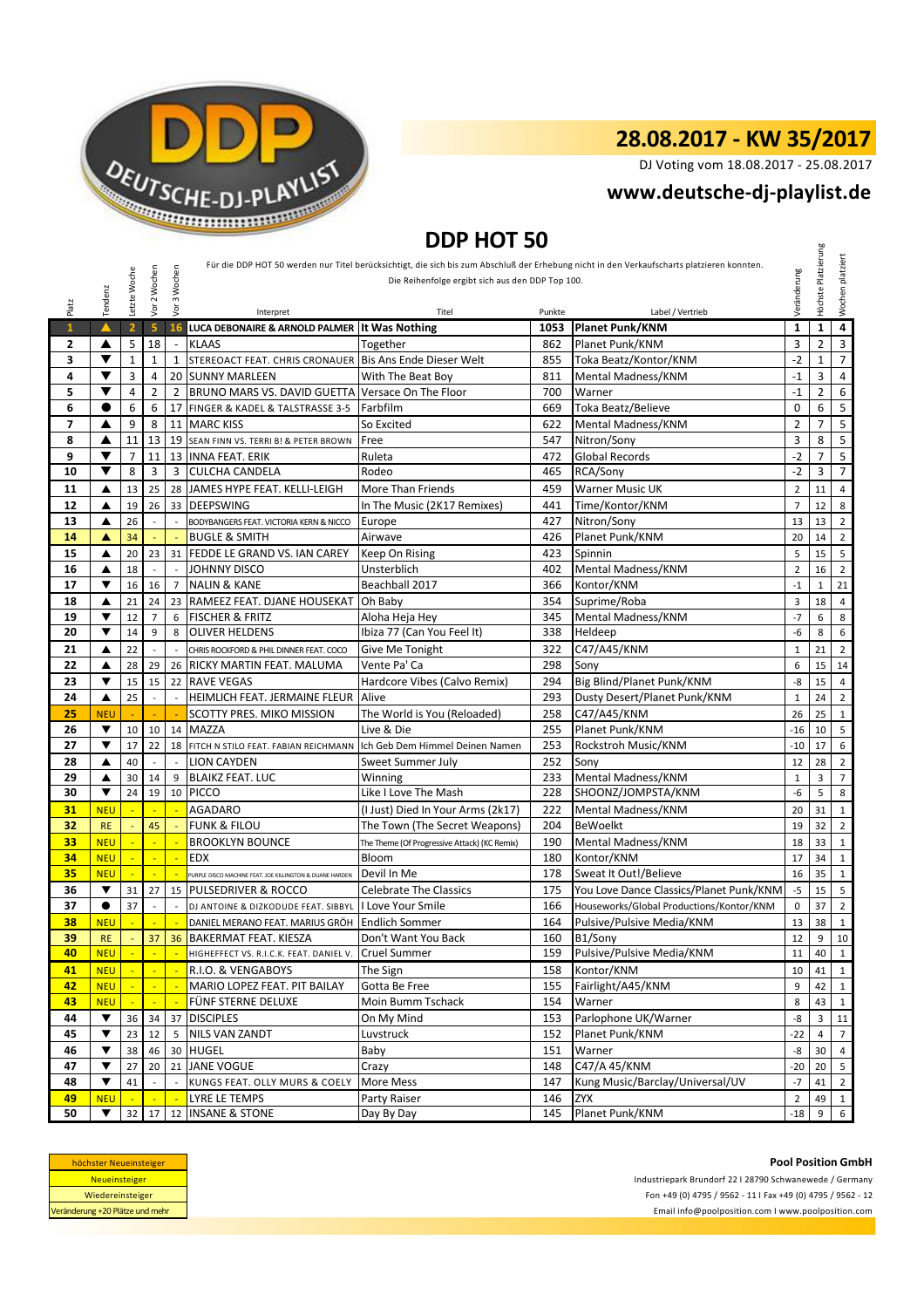

DJ Voting vom 18.08.2017 - 25.08.2017

## **<www.deutsche-dj-playlist.de>**

## **DDP REGIONAL CHARTS**

| Hamburg, Bremen, Schleswig-Holstein, Niedersachsen |                |                                                              |                              | Nordrhein-Westfalen |                |                                                              |                            |  |  |  |
|----------------------------------------------------|----------------|--------------------------------------------------------------|------------------------------|---------------------|----------------|--------------------------------------------------------------|----------------------------|--|--|--|
| <b>Platz</b>                                       | Platz          | Interpret                                                    | <b>Titel</b>                 | Platz               | Platz          | Interpret                                                    | <b>Titel</b>               |  |  |  |
|                                                    | <b>Top 100</b> |                                                              |                              |                     | <b>Top 100</b> |                                                              |                            |  |  |  |
| 1                                                  | 1              | ROBIN SCHULZ FEAT. JAMES BLUNT                               | lok                          | 1                   | 1              | ROBIN SCHULZ FEAT. JAMES BLUNT                               | OK                         |  |  |  |
| 2                                                  | $\overline{2}$ | LUIS FONSI FEAT. DADDY YANKEE   Despacito                    |                              | 2                   | 6              | <b>KLAAS</b>                                                 | Together                   |  |  |  |
| 3                                                  | 4              | LUCA DEBONAIRE & ARNOLD PALMER It Was Nothing                |                              | 3                   | $\overline{2}$ | LUIS FONSI FEAT. DADDY YANKEE                                | Despacito                  |  |  |  |
| 4                                                  | 3              | DJ KHALED FEAT, RIHANNA & BRYSON TILLER                      | <b>Wild Thoughts</b>         | 4                   | 3              | DJ KHALED FEAT. RIHANNA & BRYSON TILLER                      | Wild Thoughts              |  |  |  |
| 5                                                  | 6              | <b>KLAAS</b>                                                 | Together                     | 5                   | 15             | <b>MARC KISS</b>                                             | So Excited                 |  |  |  |
| 6                                                  |                | STEREOACT FEAT. CHRIS CRONAUER Bis Ans Ende Dieser Welt      |                              | 6                   | 9              | <b>SUNNY MARLEEN</b>                                         | With The Beat Boy          |  |  |  |
| 7                                                  | 5              | FELIX JAEHN FEAT. HIGHT & ALEX AIONO                         | Hot2Touch                    | 7                   | 4              | LUCA DEBONAIRE & ARNOLD PALMER It Was Nothing                |                            |  |  |  |
| 8                                                  | 10             | OFENBACH                                                     | <b>Be Mine</b>               | 8                   | 12             | <b>BRUNO MARS VS. DAVID GUETTA</b>                           | Versace On The Floor       |  |  |  |
| 9                                                  | 15             | <b>MARC KISS</b>                                             | So Excited                   | 9                   | 21             | BODYBANGERS FEAT, VICTORIA KERN & NICCO                      | Europe                     |  |  |  |
| 10                                                 | 8              | J BALVIN & WILLY WILLIAM                                     | Mi Gente                     | 10                  | 13             | AXWELL / INGROSSO                                            | More Than You Know         |  |  |  |
| 11                                                 | 22             | <b>BUGLE &amp; SMITH</b>                                     | Airwave                      | 11                  | 19             | JAMES HYPE FEAT. KELLI-LEIGH                                 | More Than Friends          |  |  |  |
| 12                                                 | 9              | <b>SUNNY MARLEEN</b>                                         | With The Beat Boy            | 12                  | 8              | I BALVIN & WILLY WILLIAM                                     | Mi Gente                   |  |  |  |
| 13                                                 | 11             | CALVIN HARRIS FEAT, PHARRELL WILLIAMS, KATY PERRY & BIG SEAN | Feels                        | 13                  | 16             | SEAN FINN VS. TERRI B! & PETER BROWN                         | Free                       |  |  |  |
| 14                                                 | 39             | <b>HEIMLICH FEAT. JERMAINE FLEUR AAIVE</b>                   |                              | 14                  | 31             | <b>OLIVER HELDENS</b>                                        | Ibiza 77 (Can You Feel It) |  |  |  |
| 15                                                 | 13             | AXWELL / INGROSSO                                            | More Than You Know           | 15                  | 14             | FINGER & KADEL & TALSTRASSE 3-5                              | Farbfilm                   |  |  |  |
| 16                                                 | 19             | JAMES HYPE FEAT. KELLI-LEIGH                                 | More Than Friends            | 16                  | 33             | CHRIS ROCKFORD & PHIL DINNER FEAT. COCO                      | Give Me Tonight            |  |  |  |
| 17                                                 | 12             | BRUNO MARS VS. DAVID GUETTA                                  | Versace On The Floor         | 17                  | 11             | CALVIN HARRIS FEAT. PHARRELL WILLIAMS, KATY PERRY & BIG SEAN | Feels                      |  |  |  |
| 18                                                 | 38             | <b>RAVE VEGAS</b>                                            | Hardcore Vibes (Calvo Remix) | 18                  | 5.             | FELIX JAEHN FEAT. HIGHT & ALEX AIONO                         | Hot2Touch                  |  |  |  |
| 19                                                 | 14             | FINGER & KADEL & TALSTRASSE 3-5                              | Farbfilm                     | 19                  | 10             | <b>OFENBACH</b>                                              | <b>Be Mine</b>             |  |  |  |
| 20                                                 | 21             | BODYBANGERS FEAT. VICTORIA KERN & NICCO Europe               |                              | 20                  | 29             | RAMEEZ FEAT. DJANE HOUSEKAT                                  | Oh Baby                    |  |  |  |

|       | Nordrhein-Westfalen |                                                              |                            |  |  |  |  |  |
|-------|---------------------|--------------------------------------------------------------|----------------------------|--|--|--|--|--|
| Platz | Platz               | Interpret                                                    | <b>Titel</b>               |  |  |  |  |  |
|       | <b>Top 100</b>      |                                                              |                            |  |  |  |  |  |
| 1     | 1                   | ROBIN SCHULZ FEAT, JAMES BLUNT                               | OK                         |  |  |  |  |  |
| 2     | 6                   | <b>KLAAS</b>                                                 | Together                   |  |  |  |  |  |
| 3     | $\overline{2}$      | LUIS FONSI FEAT. DADDY YANKEE                                | Despacito                  |  |  |  |  |  |
| 4     | 3                   | DJ KHALED FEAT. RIHANNA & BRYSON TILLER                      | <b>Wild Thoughts</b>       |  |  |  |  |  |
| 5     | 15                  | <b>MARC KISS</b>                                             | So Excited                 |  |  |  |  |  |
| 6     | 9                   | <b>SUNNY MARLEEN</b>                                         | With The Beat Boy          |  |  |  |  |  |
| 7     | 4                   | LUCA DEBONAIRE & ARNOLD PALMER It Was Nothing                |                            |  |  |  |  |  |
| 8     | 12                  | BRUNO MARS VS. DAVID GUETTA                                  | Versace On The Floor       |  |  |  |  |  |
| 9     | 21                  | BODYBANGERS FEAT. VICTORIA KERN & NICCO                      | Europe                     |  |  |  |  |  |
| 10    | 13                  | AXWELL /\ INGROSSO                                           | More Than You Know         |  |  |  |  |  |
| 11    | 19                  | JAMES HYPE FEAT. KELLI-LEIGH                                 | More Than Friends          |  |  |  |  |  |
| 12    | 8                   | J BALVIN & WILLY WILLIAM                                     | Mi Gente                   |  |  |  |  |  |
| 13    | 16                  | SEAN FINN VS. TERRI BI & PETER BROWN                         | Free                       |  |  |  |  |  |
| 14    | 31                  | <b>OLIVER HELDENS</b>                                        | Ibiza 77 (Can You Feel It) |  |  |  |  |  |
| 15    | 14                  | FINGER & KADEL & TALSTRASSE 3-5                              | Farbfilm                   |  |  |  |  |  |
| 16    | 33                  | CHRIS ROCKFORD & PHIL DINNER FEAT, COCO                      | Give Me Tonight            |  |  |  |  |  |
| 17    | 11                  | CALVIN HARRIS FEAT. PHARRELL WILLIAMS, KATY PERRY & BIG SEAN | Feels                      |  |  |  |  |  |
| 18    | 5                   | FELIX JAEHN FEAT. HIGHT & ALEX AIONO                         | Hot2Touch                  |  |  |  |  |  |
| 19    | 10                  | OFENBACH                                                     | Be Mine                    |  |  |  |  |  |
| 20    | 29                  | RAMEEZ FEAT. DJANE HOUSEKAT                                  | Oh Baby                    |  |  |  |  |  |

|       | Hessen, Rheinland-Pfalz, Saarland, Baden-Württemberg |                                                              |                          |  |  |  |  |  |
|-------|------------------------------------------------------|--------------------------------------------------------------|--------------------------|--|--|--|--|--|
| Platz | Platz                                                | Interpret                                                    | Titel                    |  |  |  |  |  |
|       | <b>Top 100</b>                                       |                                                              |                          |  |  |  |  |  |
| 1     | $\mathbf{1}$                                         | ROBIN SCHULZ FEAT. JAMES BLUNT                               | OK                       |  |  |  |  |  |
| 2     | $\mathfrak z$                                        | LUIS FONSI FEAT. DADDY YANKEE                                | Despacito                |  |  |  |  |  |
| 3     | 9                                                    | <b>SUNNY MARLEEN</b>                                         | With The Beat Boy        |  |  |  |  |  |
| 4     | 3                                                    | DI KHALED FEAT. RIHANNA & BRYSON TILLER                      | <b>Wild Thoughts</b>     |  |  |  |  |  |
| 5     | 4                                                    | LUCA DEBONAIRE & ARNOLD PALMER It Was Nothing                |                          |  |  |  |  |  |
| 6     | 8                                                    | <b>J BALVIN &amp; WILLY WILLIAM</b>                          | Mi Gente                 |  |  |  |  |  |
| 7     | 13                                                   | AXWELL /\ INGROSSO                                           | More Than You Know       |  |  |  |  |  |
| 8     | 5                                                    | FELIX JAEHN FEAT. HIGHT & ALEX AIONO                         | Hot2Touch                |  |  |  |  |  |
| 9     | 14                                                   | FINGER & KADEL & TALSTRASSE 3-5                              | Farbfilm                 |  |  |  |  |  |
| 10    | 22                                                   | <b>BUGLE &amp; SMITH</b>                                     | Airwave                  |  |  |  |  |  |
| 11    | 12                                                   | BRUNO MARS VS. DAVID GUETTA                                  | Versace On The Floor     |  |  |  |  |  |
| 12    | 6                                                    | <b>KLAAS</b>                                                 | Together                 |  |  |  |  |  |
| 13    | 11                                                   | CALVIN HARRIS FEAT, PHARRELL WILLIAMS, KATY PERRY & BIG SEAN | Feels                    |  |  |  |  |  |
| 14    | 16                                                   | SEAN FINN VS. TERRI B! & PETER BROWN                         | Free                     |  |  |  |  |  |
| 15    | 23                                                   | FEDDE LE GRAND VS. IAN CAREY                                 | Keep On Rising           |  |  |  |  |  |
| 16    | 32                                                   | DIMITRI VEGAS & LIKE MIKE VS. DAVID GUETTA FEAT, KIIARA      | Complicated              |  |  |  |  |  |
| 17    | 10                                                   | OFENBACH                                                     | <b>Be Mine</b>           |  |  |  |  |  |
| 18    | 7                                                    | STEREOACT FEAT. CHRIS CRONAUER                               | Bis Ans Ende Dieser Welt |  |  |  |  |  |
| 19    | 26                                                   | JONAS BLUE FEAT. WILLIAM SINGE                               | Mama                     |  |  |  |  |  |
| 20    | 17                                                   | <b>INNA FEAT, ERIK</b>                                       | Ruleta                   |  |  |  |  |  |

#### **Pool Position GmbH**

Industriepark Brundorf 22 I 28790 Schwanewede / Germany Fon +49 (0) 4795 / 9562 - 11 I Fax +49 (0) 4795 / 9562 - 12 <Email info@poolposition.com I www.poolposition.com>